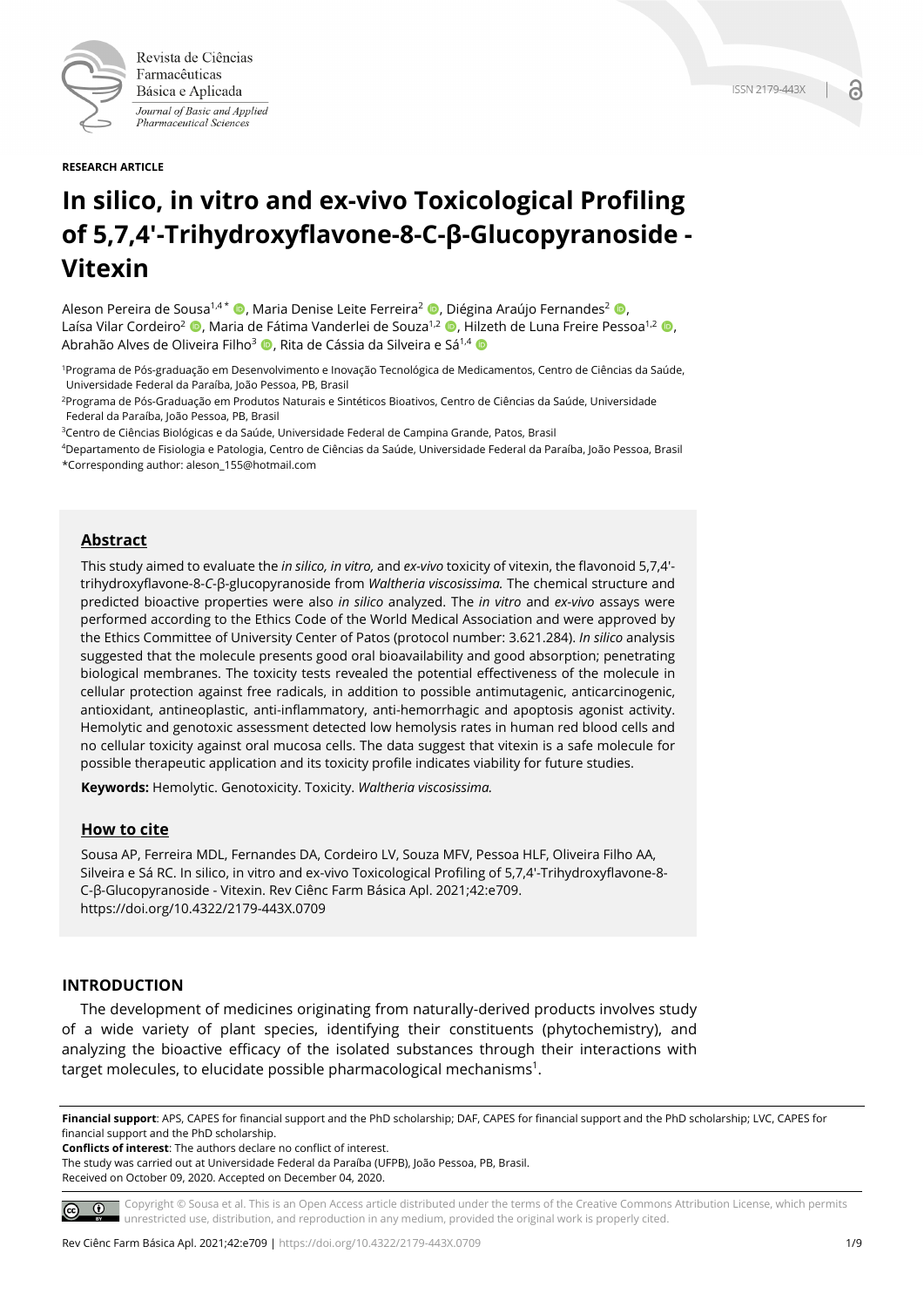The genus *Waltheria* (family Malvaceae) is native to both Asia, and to North, Central, and South America. Various species of this genus are used in popular medicine for antimicrobial, antitussive, and expectorant applications<sup>2</sup>. Various studies have identified the presence of quinoline alkaloids<sup>3-5</sup>, triterpenes, phenolic compounds, and flavonoids<sup>6,7</sup> being the main constituents responsible for its biological properties.

*Waltheria viscosissima* A. St. Hil, commonly known as "*malva branca*" and "*malva viscosa*" ("*viscous mallow*"), is endemic to Northeast Brazil where it is used as an antitussive and expectorant. Previous study has reported that flavonoids are the main components found in extracts from the aerial parts of this species. Flavonoids are well-known for their antioxidant, antibacterial, anti-inflammatory activities, and for protecting against free radicals generated by ultraviolet light. Further, both aerial parts and roots have been shown to be active against *Aedes Aegypti* larvae2,8,9.

Flavonoids present an ability to repair cell damage, increase enzyme activity in endothelial cells, and inhibit free radical formation<sup>10</sup>. In particular, vitexin has been related as exerting antiviral, antioxidant, and antineoplastic activity $11,12$ .

This study aimed to investigate the toxicity of vitexin or (5,7,4'-trihydroxyflavone-8-*C*-βglucopyranoside), as isolated from *W. viscosissima* using *in silico*, *in vitro,* and *ex-vivo* testing. Assessments/predictions of theoretical molecular toxicity, chemical structure, toxicity and bioactive properties, hemolytic effect, and genotoxicity against human oral mucosa cells were performed.

# **MATERIAL AND METHODS**

## Plant Material

*W. viscosissima* was collected in August 2013 in Santa Rita (Paraíba State, Brazil) and identified by Prof. Maria de Fátima Agra (Federal University of Paraíba - UFPB). A voucher specimen was deposited in the Herbarium Prof. Lauro Pires Xavier (# MF Agra 21709) at UFPB (João Pessoa, Brazil), and the study was registered in the National System of Genetic Resource Management and Associated Traditional Knowledge (SisGen—A568B8A).

## Sample preparation

Aerial parts of the plant were dried in an oven at 40°C, powdered and macerated with 95% ethanol (5 L) for 72 hours. The extract solution was dried under reduced pressure at 40°C to obtain the crude ethanolic extracts (CEE). Afterwards, liquid-liquid chromatography separation was conducted with hexane, chloroform (CHCl<sub>3</sub>), ethyl acetate, and n-butanol yielding the respective fractions. The hydroalcoholic fraction was also obtained. The CHCl<sub>3</sub> fraction underwent chromatographic and spectroscopic analysis for isolation and structural characterization of vitexin (Figure 1). Vitexin was used in the experiments described in this study, more information on the obtention procedures and structural determination is described in a previous study<sup>2</sup>.



**Figure 1.** (5,7,4'-trihydroxyflavone-8-*C*-β-glucopyranoside) - vitexin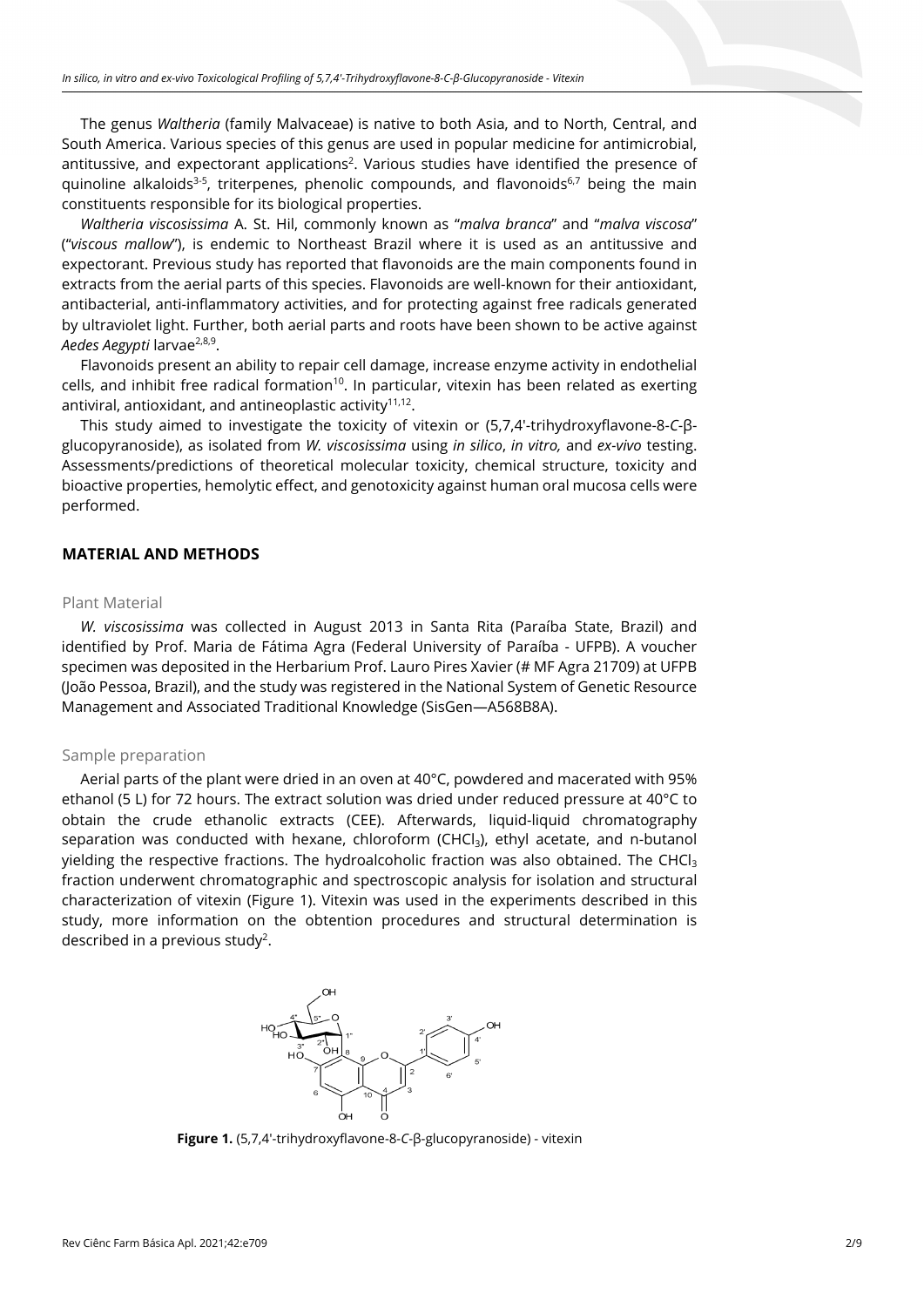#### Human erythrocyte and oral mucosa cell collection

The assays were performed according to the Ethics Code of the World Medical Association and were approved by the Ethics Committee of University Center of Patos (protocol number: 3.621.284). The blood samples (A, B, and O) and the oral mucosa smears were collected from healthy young adults of both sexes between 18 and 40 years of age.

#### In silico analysis

The predictive bioactive properties were analyzed using the PASS online® software (http://www.pharmaexpert.ru/passonline/). This software predicts the biological potential of a compound taking into account its activity spectrum as probable activity (Pa) or probable inactivity (Pi), whose values range between 0.000 and 1.000. If Pa is greater than Pi, the compound is believed to be experimentally active<sup>13,14</sup>. The theoretical toxicity evaluation was performed using the AdmetSAR® software (http://lmmd.ecust.edu.cn/admetsar1/) with the analysis of the following parameters: Gene Inhibition (GI), Ames Toxicity (AT), Potential Carcinogens (CP) Acute Oral Toxicity (AOT) and Carcinogenicity (Car). Pubchem® (https://pubchem.ncbi.nlm.nih.gov) was used to determine the chemical structure of vitexin.

#### In vitro analysis

#### *Hemolytic activity*

Aliquots of human blood (types A, B and O) were mixed with 0.9% NaCl (1:30) and centrifuged at 2500 rpm for 5 min. After repeating this procedure twice, the pellet from the last centrifugation was re-suspended in 0.9% NaCl to produce a 0.5% suspension of red blood cells (RBC) free of leukocytes and platelets. 2 mL of RBC suspensions were treated with vitexin at the concentrations of 50, 100, 500, and 1000 µg/mL. The samples were incubated for 1 h at  $22 \pm 2^{\circ}$ C and kept in slow and continuous agitation (100 rpm). Afterwards, they were centrifuged at 2500 rpm for 5 min. Hemolysis was quantified by spectrophotometry at the maximum wavelength absorbance (540 nm)<sup>15</sup>. An RBC suspension was used as negative control (0% hemolysis), and another RBC suspension with 1% Triton X-100 was used as positive control (100% hemolysis). Each test was performed in triplicate, and the data were expressed as percentages representing the arithmetic average of three measurements.

#### Ex vivo analysis

#### *Evaluation of the genotoxic effect on oral mucosa cells*

Epithelial cells were collected from the left and right sides of the oral mucosa using a cytobrush (endocervical sample/cell collector), which is considered the most suitable instrument for obtaining exfoliated cells from the oral mucosa<sup>16</sup>. The cells were kept in a tube with 5 mL 0.9% NaCl (cell preservation medium) until preparation of the slides. Control cells were divided into two groups: those treated with hydrogen peroxide (0.0005%) (positive control), and those receiving no treatment (negative control).

The cells were washed twice in saline solution, centrifuged for 10 min at 1500 rpm, and then kept in 5 mL saline solution. The supernatant was removed. The samples were washed once more and exposed *ex-vivo* to vitexin (50, 100, 500, and 1000 µg/mL) for 30 min, each test was performed in triplicate. Afterwards, they were centrifuged and the supernatant was discarded. Before the preparation of the smears, the slides were preheated to 37*°C* and the cells were homogenized in a vortex mixer. They were placed on three slides at each concentration analyzed, dried at room temperature, and fixed in methanol: acetic acid (3:1) for 15 min <sup>17</sup>. The triplicate slides were maintained at room temperature for 12 h, after which they were immersed in distilled water for 1 min and stained in 2% Giemsa for optical microscopy analysis<sup>18</sup>. Cell toxicity can be assessed through the presence of cellular indicators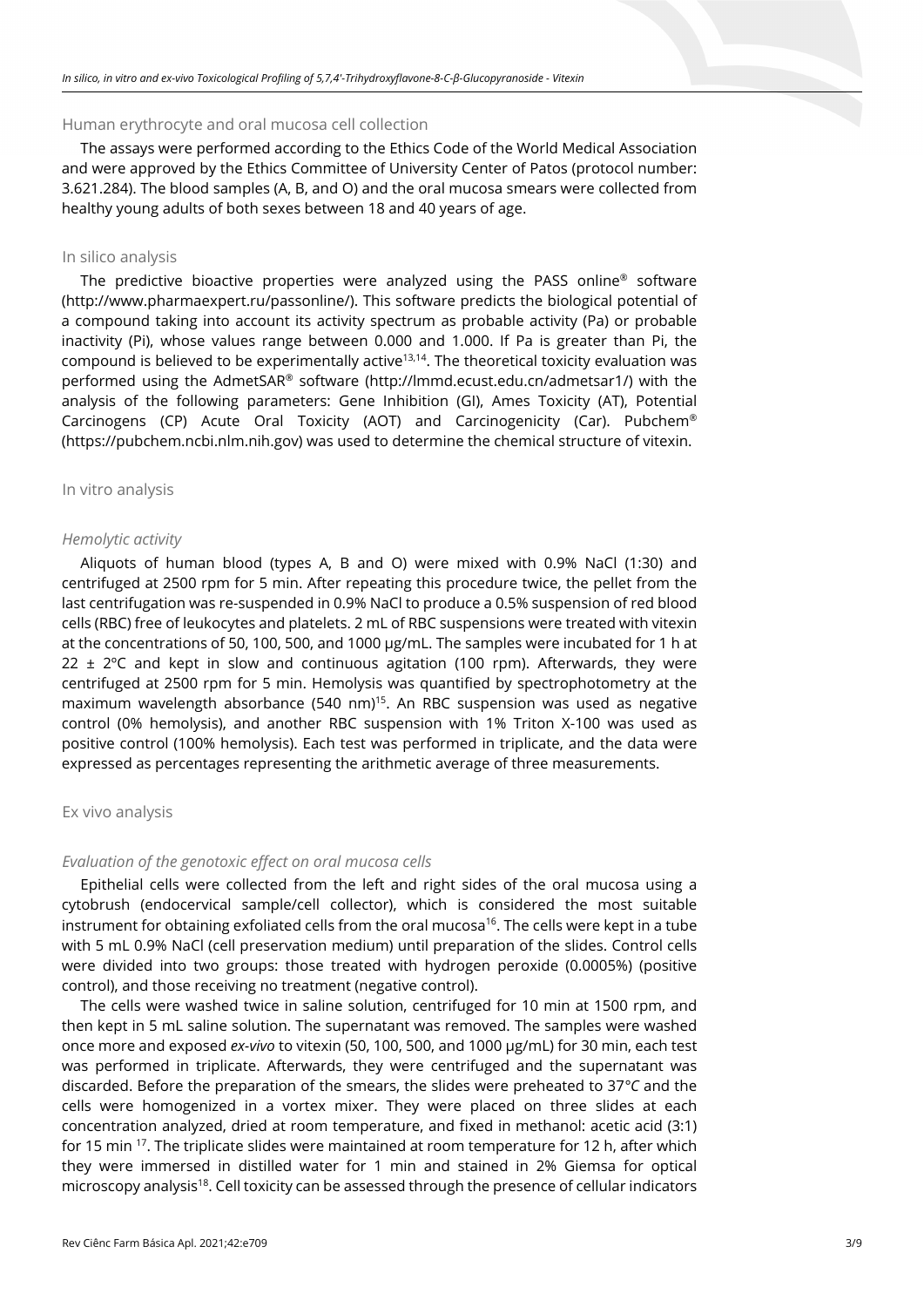such as micronuclei, bi-nucleation, karyolysis, karyorrhexis, and macronuclei<sup>19,20</sup>. Approximately 1000 cells were analyzed per slide, and the data were expressed as percentages representing the arithmetic average of three measurements.

## Statistical analysis

The experiments were carried out in triplicate and the results were expressed as percentages representing the arithmetic average of three measurements. The data were analyzed using One-way Analysis of Variance (ANOVA) and the Bonferroni post-hoc test. The tests were performed using *GraphPadPrism* software (version 6.0 for Windows, San Diego, CA-USA). Differences were considered significant when *P ≤ 0.05*.

### **RESULTS AND DISCUSSION**

Vitexin has a molar mass of 432.38 g/mol and a total of 31 atoms. According to its theoretical physico-chemical properties, it presents good oral bioavailability. It also follows the Lipinski's rule of 5 (Ro5) which specifies molecular properties significant for the pharmacokinetics of compounds in the living organism. Ro5 determines the criteria for good oral bioavailability: molar mass (MM)  $\leq$  500 g/mol, number of hydrogen acceptors (nON)  $\leq$  10, number of hydrogen bond donors (nOHNH) ≤ 5) and the number of violations (nViolations) ≤ 1<br><sup>21</sup>. The results revealed that vitexin presents: nON: 10, nOHNH: 7, and nViolations: 1.

Other theoretical bioavailability aspects included: the lipophilicity coefficient (LogP: 0.52), the aqueous solubility coefficient (LogS: - 2.39), and the topological polar surface area (TPSA: 181.04 Å2). These suggested that vitexin presents a robust absorption index when crossing cell membranes. If the LogP: ≤ 5.00 and LogS: ≤ - 4.00, the molecule is considered to be soluble with lipophilic properties, as stipulated in the Ro5 $^{21}$ ). The indexes justify a higher polar surface than the parameter adopted for indication in TPSA for good membrane permeability:  $\leq 140$  $Å2^{22}$  (Table 1).

| Parameter    | <b>Vitexin</b> |
|--------------|----------------|
| nON          | 10             |
| <b>nOHNH</b> | 7              |
| nViolations  | 1              |
| LogP         | 0.52           |
| LogS         | $-2.39$        |
| <b>TPSA</b>  | 181 $A^2$      |

**Table 1.** Physical-chemical and theoretical bioavailability

**nON**: numbers of hydrogen acceptors, **nOHNH**: number of hydrogen bond donors, **nViolations**: number of violations, **LogP**: lipophilicity coefficient, **LogS**: aqueous solubility coefficient, **TPSA**: topological polar surface area.

*In silico* toxicity predictions investigate whether vitexin induces or inhibits mutagenicity. The gene inhibition analysis (GI: 0.736) indicated that vitexin did not affect gene inhibitors. In addition, AMES toxicity (AT: 0.723), and carcinogens (C: 0.955) showed no evidence of carcinogenic activity. Evaluation of carcinogenicity (Car: 0.725) was therefore not required in this investigation. For acute oral toxicity (AOT: 0.374), vitexin was placed in category IV (practically non-toxic and non-irritant); under this classification, an  $LD_{50}$  greater than 5000 mg/kg is required to present a toxic effect on the organism<sup>23</sup> (Table 2). In a study developed by Auniq et al.24 using flavonoids isolated from *Vitex Peduncularis* Wall, vitexin was considered safe and displayed good oral bioavailability. Other physical-chemical parameters also indicated good lipid and aqueous solubility levels, corroborating the data described in the present study. The vitexin values described for LogS, LogP, and TPSA suggest *in vivo* route viability, whether intramuscular, cutaneous, or intravenous. Further, its performance in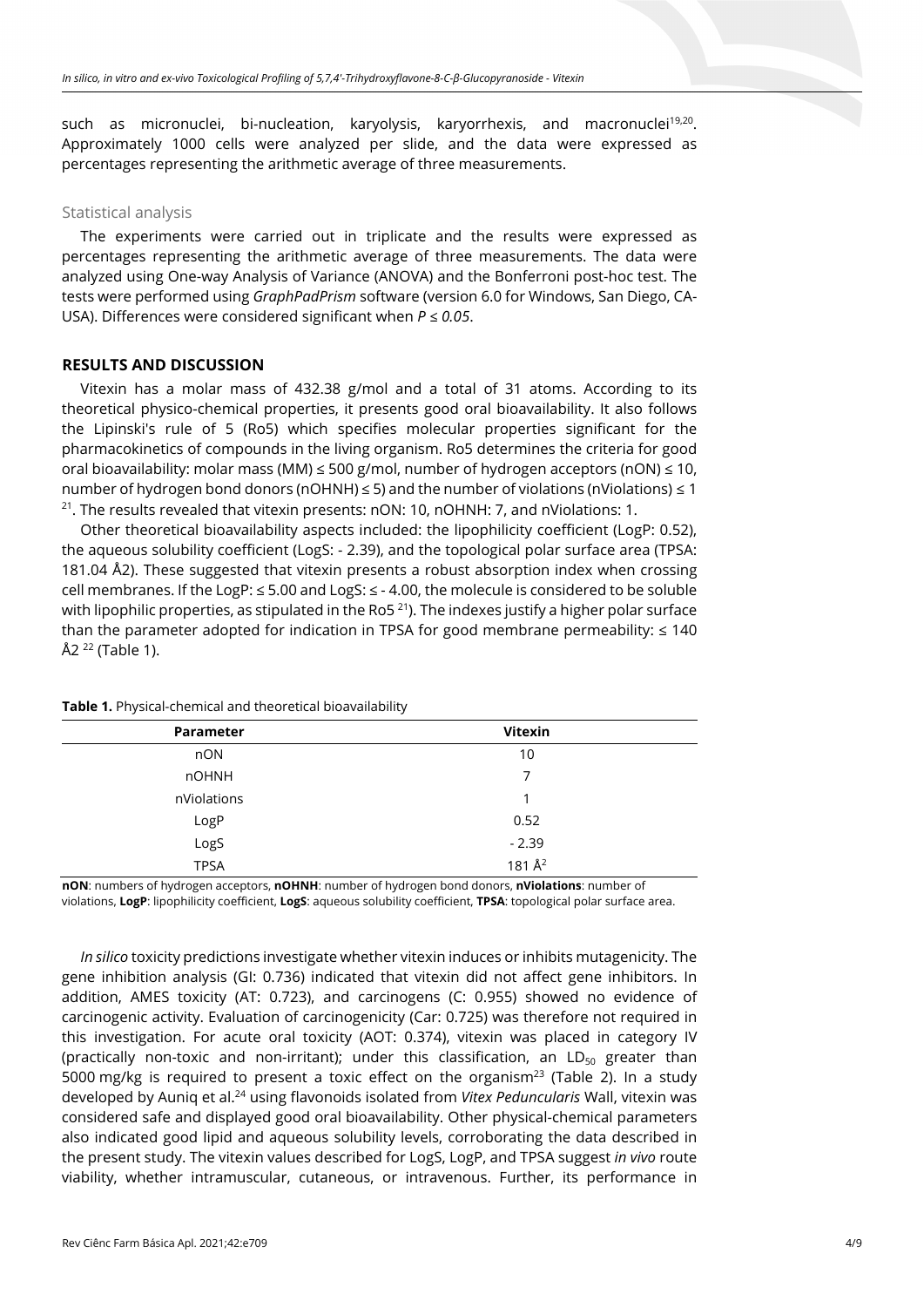toxicity parameters (GI, C, AOT, and Car) indicate a potential for cellular protection against free radicals.

| <b>Parameter</b> |                 |       |
|------------------|-----------------|-------|
| GI               | Non-inhibitor   | 0.736 |
| AT               | AMES toxic      | 0.723 |
| C                | Non-carcinogens | 0.955 |
| <b>AOT</b>       | IV              | 0.374 |
| Car              | Non-required    | 0.725 |

**Table 2.** Vitexin *in silico* toxicity analysis

**GI**: Gene Inhibition, **AT**: AMES Toxicity, **C**: Carcinogens, **AOT**: Acute Oral Toxicity, **Car**: Carcinogenicity

Predictive analysis for bioactive properties provided information regarding the activation probability (Pa) - inactivation probability values (Pi), as well as revealing that vitexin has a high probability of exerting a wide range of activities, including anticarcinogenic, antineoplastic, antimutagenic, antioxidant, and anti-hemorrhagic activity, and as an apoptosis agonist (Table 3). *In silico* and *in vitro* studies with *V. Peduncularis* (in isolated flavonoids) evidenced possible antinociceptive, anthelmintic, anti-eczema, anti-protozoan, antihypercholesterolemic, hepatoprotective, anti-ulcerative, anti-arthritic, antipruritic, and antiseborrheic activities<sup>24</sup>. Potential antimutagenic (Pa:  $0.820$  - Pi:  $0.004$ ) and anti-hemorrhagic (Pa: 0.826 - Pi: 0.002) effects were also reported, giving further support for our initial results.

**Table 3.** The bioactive properties of vitexin

| Pa    | Pi    |                      |
|-------|-------|----------------------|
| 0.826 | 0.002 | Antihemorrhagic      |
| 0.606 | 0.030 | Anti-inflammatory    |
| 0.866 | 0.003 | Anticarcinogenic     |
| 0.836 | 0.008 | Antineoplastic       |
| 0.820 | 0.004 | Antimutagenic        |
| 0.780 | 0.004 | Antioxidant          |
| 0.737 | 0.012 | Apoptosis agonist    |
| 0.251 | 0.066 | Apoptosis antagonist |

**Pa:** Probability active, **Pi:** Probability inactive

RBCs are considerably susceptible to free radical damage<sup>11</sup>. In this context, our findings are consistent with the proposal that oxidative stress causes RBC hemolysis. Analysis of hemolysis revealed that vitexin was not significantly toxic to RBC of the ABO system in any of the tested concentrations (from 50 to 1000  $\mu$ g/mL). In accordance with<sup>15</sup>, the hemolytic index (percentage of hemolysis) is low when between 0 and 40%, moderate when between 40 and 80%, and high when above 80%. The percentage of hemolysis observed after exposure to vitexin varied from low to moderate (from 1% to 75%). The hemolytic rate (1000 µg/mL) was <75% for blood type O; <63% for blood type B, and <61% for blood type A. Thus, all blood types suffered moderate hemolysis and the hemolytic ranking was: A<B<O (Figure 2).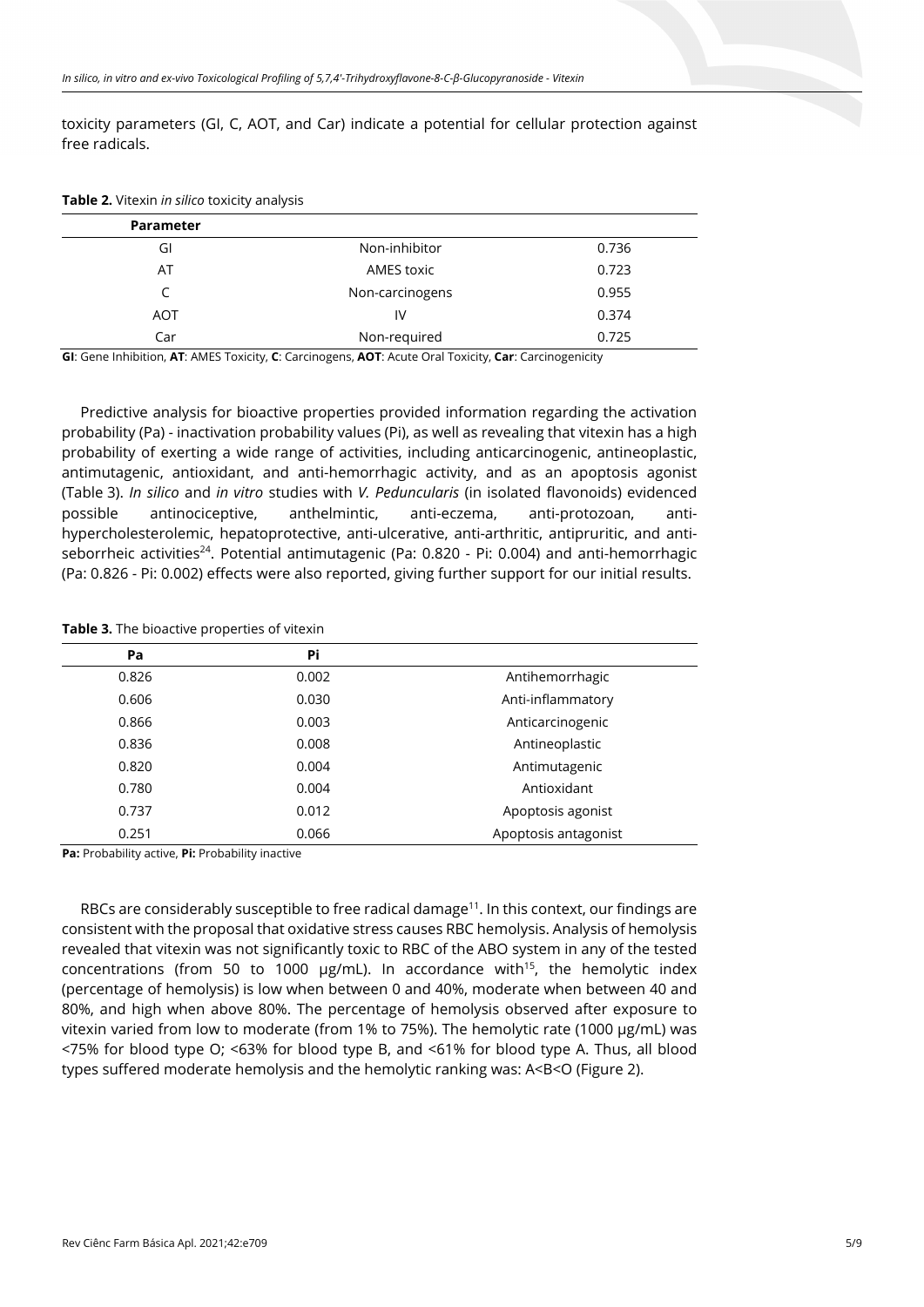

**Figure 2.** Cytotoxic effect of vitexin (*W. viscosissima*) against RBC; (C- ) Negative control (erythrocytes 0.5%), (C+) Positive control (1% Triton X-100). P < 0.05 (\*), P < 0.01 (\*\*) and P < 0.001 (\*\*\*) versus positive control.

The data evidenced a slightly different interaction between the test substance and the differing types of human RBC. The RBC membrane is composed of distinct glycoprotein types and the composition will make it either more susceptible or resistant to interactions with various molecules<sup>25</sup>. Hemolysis potential is a measurement related to destruction of the RBC plasma membrane, and reveals the cytotoxic effect of a substance on the cell. Research conducted for investigating the ability of flavonoids to inhibit MRP1 (multidrug resistanceassociated protein 1)-like efflux and induce hemolysis in human RBC revealed low to moderate hemolytic activity with values of  $\leq$  50% <sup>26</sup>. Low hemolysis percentages may be an advantage of using bioactive products and molecules. The percentage yields little oxidation, suggesting an anti-inflammatory and antioxidant role for flavonoids, including vitexin<sup>11,27,28</sup>. Taking into account the low RBC lysis rate, it is believed that the vitexin concentration of 500 µg/mL yielded the best result, exhibiting a low percentage of hemolysis (15% to 17%) in all of the blood types analyzed. Blood type A presented the best vitexin interaction with the lowest percentage of hemolysis.

Genotoxicity tests are performed to identify the ability of extracts/substances in low concentrations to interact with nucleic acids. When toxic agents interact with DNA, they often produce chromosomal aberrations, alterations of the DNA structure, which in turn may result in irreversible cell changes that lead to cell death by necrosis/apoptosis. This also can lead to damage that will be passed on to daughter cells during cell division<sup>20,29</sup>. Cell toxicity was assessed through the presence of cellular indicators (micronuclei, binucleation, karyolysis, karyorrhexis, and macronuclei) found in the oral mucosa, as shown in Figure 3. Nuclear hyperactivity is due to exposure to harmful substances and results in large and hyper stained nuclei that can lead to cell division and the occurrence of bi-nucleation and an increased number of micronuclei. Micronuclei are broken, fragmented chromosomes that were lost during mitosis. Their frequency determines the degree of DNA exposure and consequent damage caused by exogenous agents $30,31$ .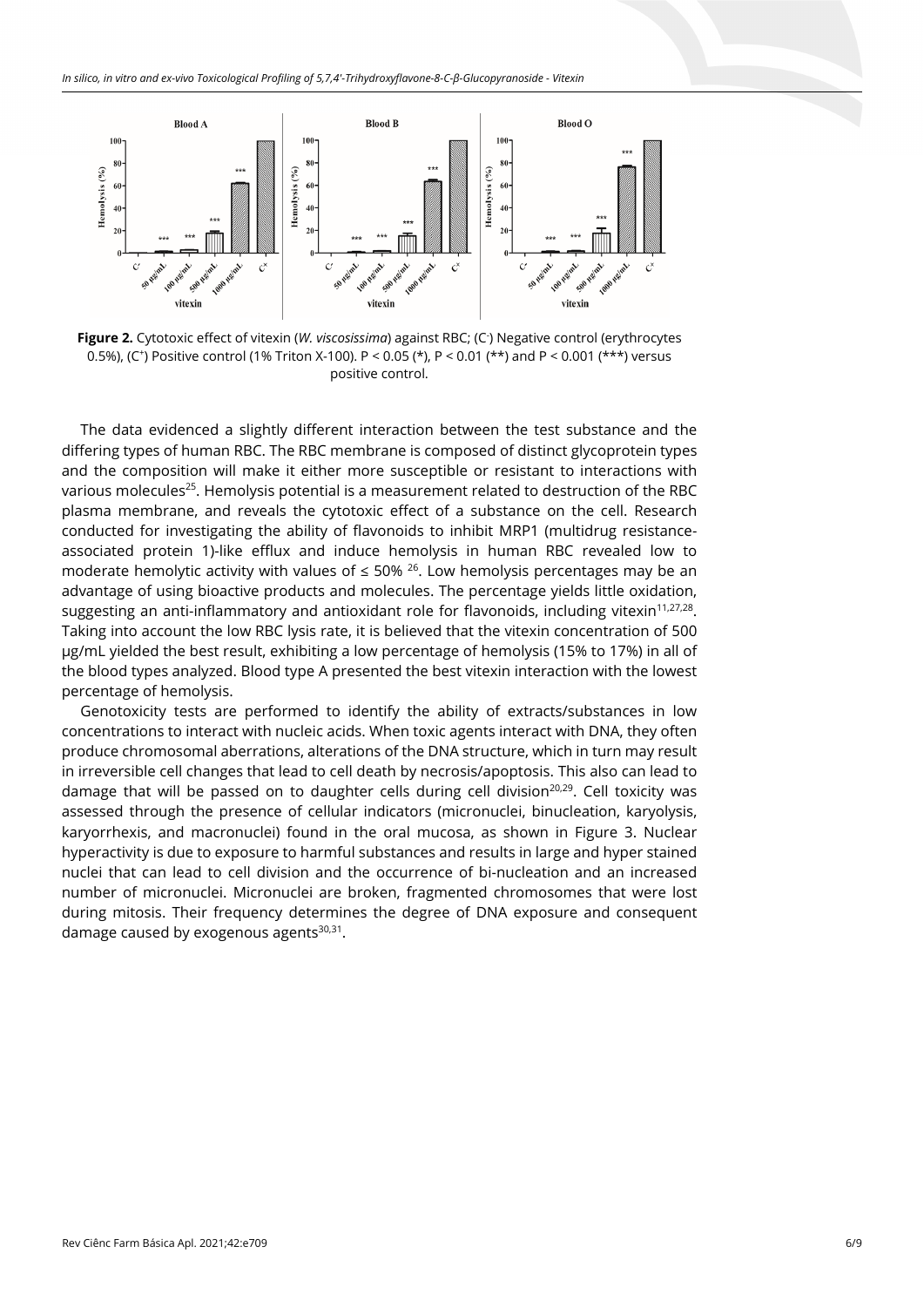

**Figure 3.** Photomicrography of exfoliated oral mucosa cells with: (a) karyorrhexis, (b) karyolysis, (c) binucleation, (d) a macronucleus and (e) a micronucleus. Magnification X1000.

For the groups treated with differing concentrations, vitexin induced few cell changes when compared to the positive control group, but presented results similar to those of the negative control (Table 4). Vitexin exhibited low toxicity (< 90%) at all concentrations (50 to 1000 µg/mL), but major cell changes, including macronuclei, and bi-nucleation were observed at 1000 µg/mL. Although the alterations were less than those of the positive control, they demonstrate the low toxicity threshold concentrations of the test substances. The results corroborated the information described in the predictive analyses which indicated the potential role of vitexin in inducing apoptosis (considering a probability of being active at 0.737 versus a probability of being inactive at 0.012). *The results* indicated apoptosis inhibitory activity, with a probability of being active of 0.251 versus a probability of being inactive of 0.066.

| Group               | <b>Micronucleus</b> | <b>Binucleation</b> | <b>Karyolysis</b>   | Karyorrhexis        | <b>Macronucleus</b>  | <b>Normal</b>        |
|---------------------|---------------------|---------------------|---------------------|---------------------|----------------------|----------------------|
| Negative<br>control | $2.22 \pm 0.11\%$   | $1.88 \pm 0.11\%$   | $0.77 \pm 0.22\%$   | $0.55 \pm 0.22\%$   | $0.001 \pm 0.00\%$   | $94.56 \pm 0.22\%$   |
| Positive<br>control | $4.00 \pm 0.88\%$   | $4.33 \pm 0.38\%$   | $5.44 \pm 0.72\%$   | $5.11 \pm 0.67\%$   | $4.55 \pm 0.80\%$    | $76.56 \pm 3.08\%$   |
| Vitexin             |                     |                     |                     |                     |                      |                      |
| 1000 µg/mL          | $0.55 \pm 0.29\%$ * | $4.00 \pm 0.33\%$   | $1.33 \pm 0.50\%$ * | $2.77 + 0.22\%$ *   | $4.66 \pm 0.33\%$    | $86.67 \pm 0.38\%$ * |
| $500 \mu g/mL$      | $0.55 \pm 0.22\%$ * | $2.22 \pm 0.22\%$ * | $1.66 \pm 0.33\%$ * | $2.22 \pm 0.11\%$ * | $2.88 \pm 0.11\%$ *  | $90.44 \pm 0.48\%$ * |
| $100 \mu g/mL$      | $0.44 \pm 0.11\%$ * | $1.44 \pm 0.29\%$ * | $1.88 \pm 0.40\%$ * | $1.11 \pm 0.22\%$ * | $3.222 \pm 0.29\%$ * | $91.89 \pm 0.40\%$ * |
| $50 \mu g/mL$       | $2.11 \pm 0.29\%$ * | $4.66 \pm 0.38\%$   | $3.66 \pm 1.64\%$ * | $2.55 \pm 0.48\%$ * | $2.88 \pm 0.29\%$ *  | $84.11 \pm 0.22\%$ * |

|  |  |  |  | Table 4. Vitexin genotoxic profile |  |  |
|--|--|--|--|------------------------------------|--|--|
|--|--|--|--|------------------------------------|--|--|

Values are means ± standard deviation. ∗p < 0.05 versus positive control

# **CONCLUSION**

The *in silico* toxicological assessments suggest that vitexin may hold potential for therapeutic use, with good oral bioavailability and good absorption, denoting effective crossing of the cell membrane. The *in silico* toxicity prediction indicated promising protective effects against oxidative stress-induced cell damage, and also other potential biological properties such as antioxidant and pro-apoptotic activity. Evaluation of hemolytic and genotoxic effects revealed that vitexin did not increase the RBC destruction rate and was non-toxic to oral mucosa cells.

# **ACKNOWLEDGMENTS**

The authors would like to thank CAPES for financial support and the PhD scholarship.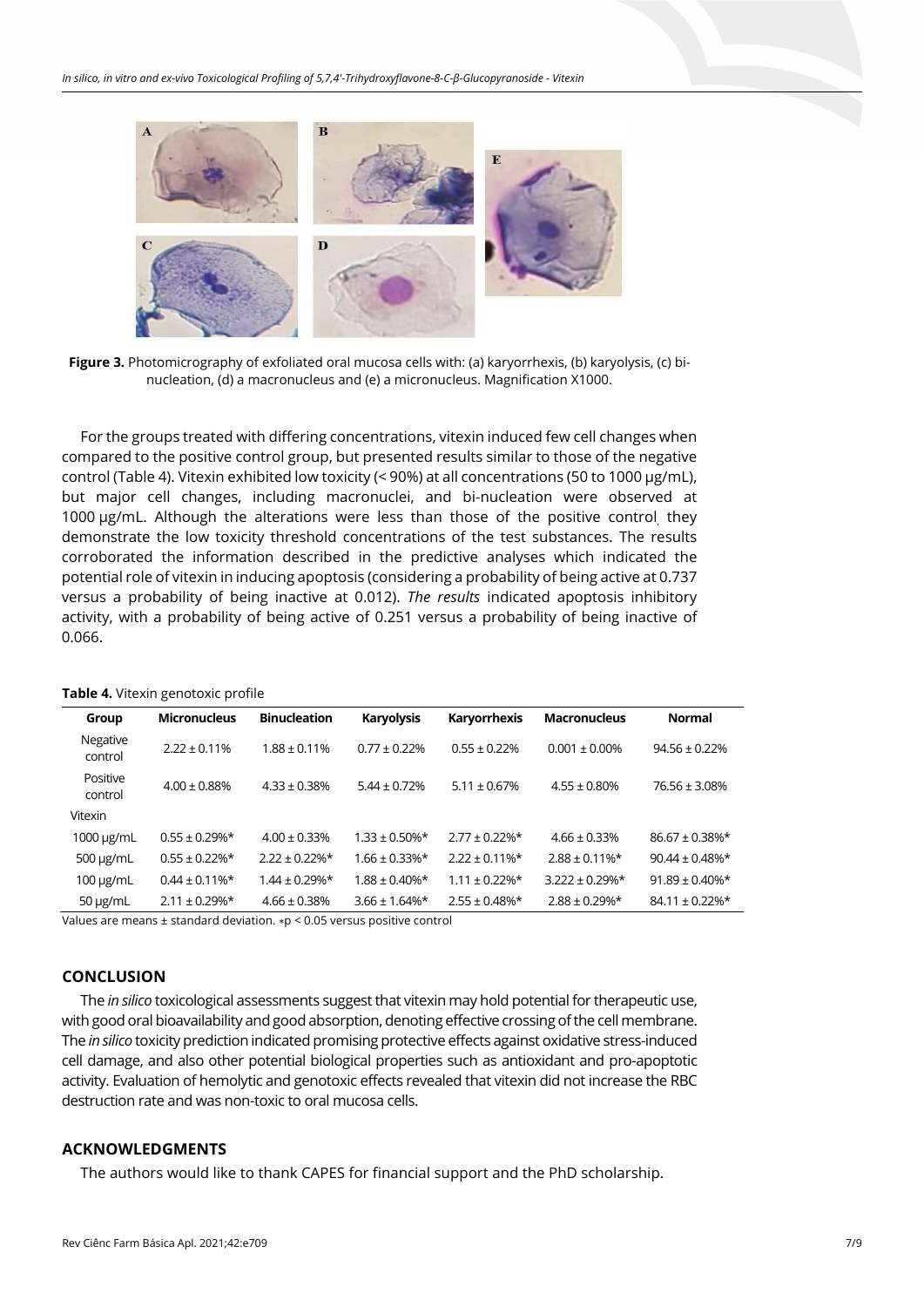# **REFERENCES**

- 1. Monks NR, Bordignon SA, Ferraz A, Machado KR, Faria DH, Lopes RM, Mondin CA, Souza ICC, Lima MFS, Rocha AB, et al. Anti-tumour screening of Brazilian plants. Pharm Biol. 2002;40(8):603-16. [http://dx.doi.org/10.1076/phbi.40.8.603.14658.](https://doi.org/10.1076/phbi.40.8.603.14658)
- 2. Ferreira MDL, Fernandes DA, Nunes FC, Teles YCF, Rolim YM, Silva CM, de Albuquerque JBL, Agra MF, de Souza MFV. Phytochemical study of Waltheria viscosissima and evaluation of its larvicidal activity against Aedes aegypti. Rev Bras Farmacogn. 2019;29(5):582-90[. http://dx.doi.org/10.1016/j.bjp.2019.05.008.](https://doi.org/10.1016/j.bjp.2019.05.008)
- 3. Cretton S, Dorsaz S, Azzollini A, Favre-Godal Q, Marcourt L, Ebrahimi SN, Voinesco F, Michellod E, Sanglard D, Gindro K, et al. Antifungal quinoline alkaloids from Waltheria indica. J Nat Prod. 2016;79(2):300-7. [http://dx.doi.org/10.1021/acs.jnatprod.5b00896.](https://doi.org/10.1021/acs.jnatprod.5b00896) [PMid:26848627.](https://www.ncbi.nlm.nih.gov/entrez/query.fcgi?cmd=Retrieve&db=PubMed&list_uids=26848627&dopt=Abstract)
- 4. Hoelzel SC, Vieira ER, Giacomelli SR, Dalcol II, Zanatta N, Morel AF. An unusual quinolinone alkaloid from Waltheria douradinha. Phytochemistry. 2005;66(10):1163-7. [http://dx.doi.org/10.1016/j.phytochem.2005.03.019.](https://doi.org/10.1016/j.phytochem.2005.03.019) [PMid:15924921.](https://www.ncbi.nlm.nih.gov/entrez/query.fcgi?cmd=Retrieve&db=PubMed&list_uids=15924921&dopt=Abstract)
- 5. Lima MM, López JA, David JM, Silva EP, Giulietti AM, de Queiroz LP, David JP. Acetylcholinesterase activity of alkaloids from the leaves of Waltheria brachypetala. Planta Med. 2009;75(04):335-7. [http://dx.doi.org/10.1055/s-0028-1112215.](https://doi.org/10.1055/s-0028-1112215) [PMid:19101888.](https://www.ncbi.nlm.nih.gov/entrez/query.fcgi?cmd=Retrieve&db=PubMed&list_uids=19101888&dopt=Abstract)
- 6. Caridade TNS, Araújo RD, Oliveira ANA, Souza TSA, Ferreira NCF, Avelar DS, Teles YCF, Silveira ER, Araújo RM. Chemical composition of four different species of the Waltheria genus. Biochem Syst Ecol. 2018;80:81- 3[. http://dx.doi.org/10.1016/j.bse.2018.07.003.](https://doi.org/10.1016/j.bse.2018.07.003)
- 7. Monteillier A, Cretton S, Ciclet O, Marcourt L, Ebrahimi SN, Christen P, Cuendet M. Cancer chemopreventive activity of compounds isolated from Waltheria indica. J Ethnopharmacol. 2017;203:214-25. [http://dx.doi.org/10.1016/j.jep.2017.03.048.](https://doi.org/10.1016/j.jep.2017.03.048) [PMid:28359850.](https://www.ncbi.nlm.nih.gov/entrez/query.fcgi?cmd=Retrieve&db=PubMed&list_uids=28359850&dopt=Abstract)
- 8. Petrussa E, Braidot E, Zancani M, Peresson C, Bertolini A, Patui S, Vianello A. Plant flavonoids: biosynthesis, transport and involvement in stress responses. Int J Mol Sci. 2013;14(7):14950-73. [http://dx.doi.org/10.3390/ijms140714950.](https://doi.org/10.3390/ijms140714950) [PMid:23867610.](https://www.ncbi.nlm.nih.gov/entrez/query.fcgi?cmd=Retrieve&db=PubMed&list_uids=23867610&dopt=Abstract)
- 9. Vasques CA, Côrtes SF, Silva MS, de Medeiros IA. Muscarinic agonist properties of the hydrobutanol extract from aerial parts of Waltheria viscosissima St. Hil. (Sterculiaceae) in rats. Phytother Res. 1999;13(4):312-7. http://dx.doi.org/10.1002/(SICI)1099-1573(199906)13:4<312:AID-PTR432>3.0.CO;2-Z. [PMid:10404538.](https://www.ncbi.nlm.nih.gov/entrez/query.fcgi?cmd=Retrieve&db=PubMed&list_uids=10404538&dopt=Abstract)
- 10. Zhang YJ, Fan LL, Zhang YJ, Li LJ, Deng FM, Tang K, Han R. Protective effect of total flavonoids of Nitraria tangutorun Bobr. against vascular endothelial cells injury induced by hydrogen peroxide. Lishizhen Med Materia Med Res. 2009;20:562-4.
- 11. An F, Cao X, Qu H, Wang S. Attenuation of oxidative stress of erythrocytes by the plant-derived flavonoids vitexin and apigenin. Pharmazie. 2015;70(11):724-32. http://dx.doi.org/10.1691/ph.2015.566[5.](https://www.ncbi.nlm.nih.gov/entrez/query.fcgi?cmd=Retrieve&db=PubMed&list_uids=26790189&dopt=Abstract) [PMid:26790189.](https://www.ncbi.nlm.nih.gov/entrez/query.fcgi?cmd=Retrieve&db=PubMed&list_uids=26790189&dopt=Abstract)
- 12. Zhang X, Zhou C, Zha X, Xu Z, Li L, Liu Y, Xu L, Cui L, Xu D, Zhu B. Apigenin promotes osteogenic differentiation of human mesenchymal stem cells through JNK and p38 MAPK pathways. Mol Cell Biochem. 2015;407(1-2):41-50[. http://dx.doi.org/10.1007/s11010-015-2452-9.](https://doi.org/10.1007/s11010-015-2452-9) [PMid:25994505.](https://www.ncbi.nlm.nih.gov/entrez/query.fcgi?cmd=Retrieve&db=PubMed&list_uids=25994505&dopt=Abstract)
- 13. Ahmad W, Jantan I, Bukhari SN. *Tinospora crispa* (L.) Hook. f. & Thomson: a review of its ethnobotanical, phytochemical, and pharmacological aspects. Front Pharmacol. 2016;7:59. [http://dx.doi.org/10.3389/fphar.2016.00059.](https://doi.org/10.3389/fphar.2016.00059) [PMid:27047378.](https://www.ncbi.nlm.nih.gov/entrez/query.fcgi?cmd=Retrieve&db=PubMed&list_uids=27047378&dopt=Abstract)
- 14. Rakib A, Ahmed S, Islam MA, Haye A, Uddin SN, Uddin MMN, Hossain MK, Paul A, Emran TB. Antipyretic and hepatoprotective potential of Tinospora crispa and investigation of possible lead compounds through in silico approaches. Food Sci Nutr. 2020;8(1):547-56[. http://dx.doi.org/10.1002/fsn3.1339.](https://doi.org/10.1002/fsn3.1339) [PMid:31993178.](https://www.ncbi.nlm.nih.gov/entrez/query.fcgi?cmd=Retrieve&db=PubMed&list_uids=31993178&dopt=Abstract)
- 15. Rangel M, Malpezzi EL, Susini SM, De Freitas J. Hemolytic activity in extracts of the diatom Nitzschia. Toxicon. 1997;35(2):305-9[. http://dx.doi.org/10.1016/S0041-0101\(96\)00148-1.](https://doi.org/10.1016/S0041-0101(96)00148-1) [PMid:9080587.](https://www.ncbi.nlm.nih.gov/entrez/query.fcgi?cmd=Retrieve&db=PubMed&list_uids=9080587&dopt=Abstract)
- 16. Kassie F, Darroudi F, Kundi M, Schulte‐Hermann R, Knasmüller S. Khat (Catha edulis) consumption causes genotoxic effects in humans. Int J Cancer. 2001;92(3):329-32[. http://dx.doi.org/10.1002/ijc.1195.](https://doi.org/10.1002/ijc.1195) [PMid:11291066.](https://www.ncbi.nlm.nih.gov/entrez/query.fcgi?cmd=Retrieve&db=PubMed&list_uids=11291066&dopt=Abstract)
- 17. Thomas P, Harvey S, Gruner T, Fenech M. The buccal cytome and micronucleus frequency is substantially altered in Down's syndrome and normal ageing compared to young healthy controls. Mutat Res. 2008;638(1-2):37-47[. http://dx.doi.org/10.1016/j.mrfmmm.2007.08.012.](https://doi.org/10.1016/j.mrfmmm.2007.08.012) [PMid:17920640.](https://www.ncbi.nlm.nih.gov/entrez/query.fcgi?cmd=Retrieve&db=PubMed&list_uids=17920640&dopt=Abstract)
- 18. Gabriel HE, Crott JW, Ghandour H, Dallal GE, Choi SW, Keyes MK, Jang H, Liu Z, Nadeau M, Johnston A, et al. Chronic cigarette smoking is associated with diminished folate status, altered folate form distribution, and